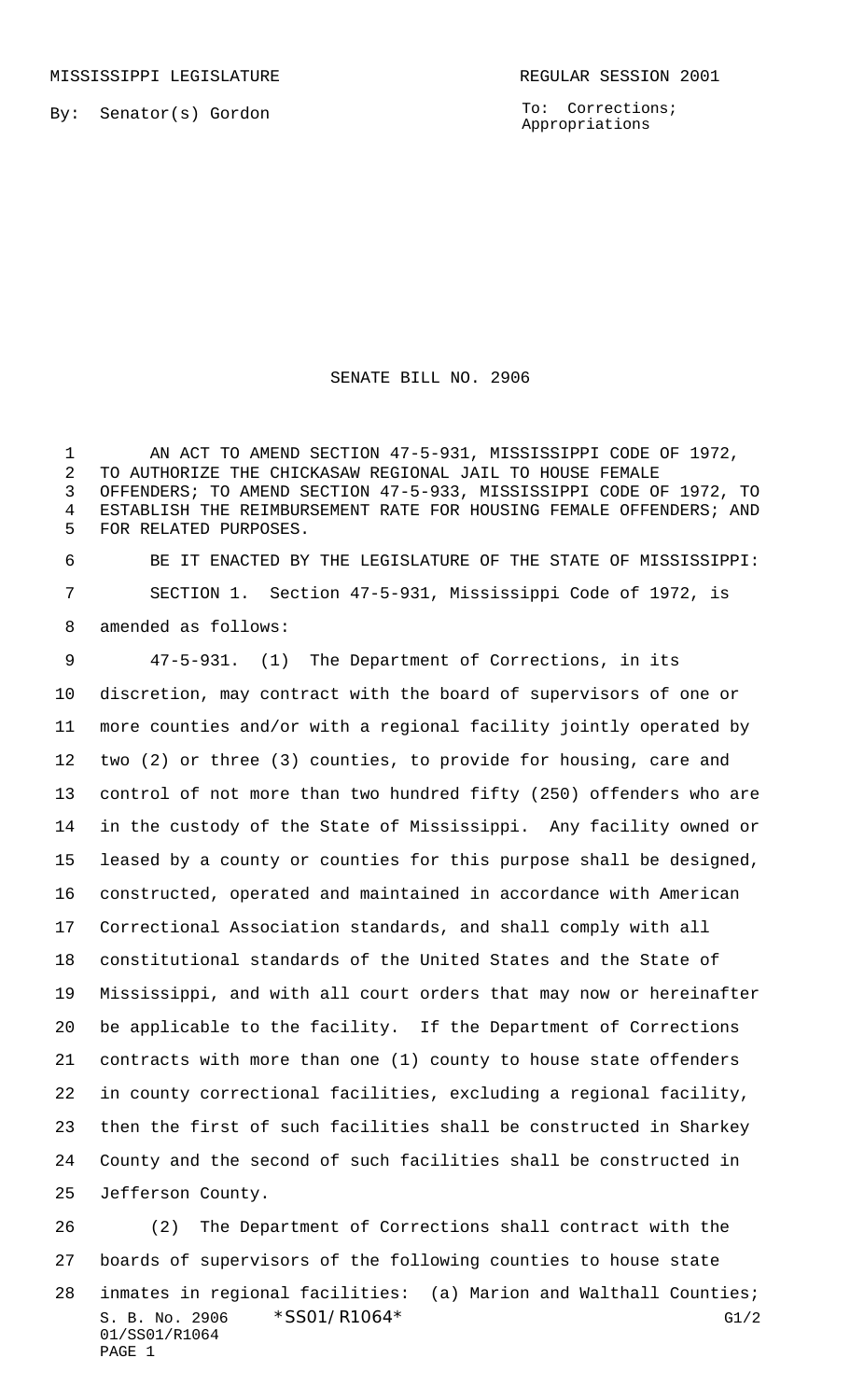(b) Carroll and Montgomery Counties; (c) Stone and Pearl River Counties; (d) Winston and Choctaw Counties; (e) Kemper and Neshoba Counties; (f) Holmes County and any contiguous county in which there is located an unapproved jail; and (g) Bolivar County and any contiguous county in which there is located an unapproved jail. The Department of Corrections may contract with the boards of supervisors of the following counties to house state inmates in regional facilities: (a) Yazoo County and any contiguous county; (b) Chickasaw County; and (c) George and Greene Counties. The Department of Corrections shall decide the order of priority of the counties listed in this subsection with which it will contract 40 for the housing of state inmates. The facility for Chickasaw County may be a facility to house up to three hundred (300) female offenders. For the purposes of this subsection the term "unapproved jail" means any jail that the local grand jury determines should be condemned or has found to be of substandard condition or in need of substantial repair or reconstruction. SECTION 2. Section 47-5-933, Mississippi Code of 1972, is

amended as follows:

 47-5-933. The Department of Corrections may contract for the purposes set out in Section 47-5-931 for a period of not more than twenty (20) years. The contract may provide that the Department of Corrections pay a fee of up to Twenty-four Dollars and Ninety Cents (\$24.90) per day for each male offender that is housed in 53 the facility. The contract may provide that the Department of Corrections pay a fee not to exceed Twenty-eight Dollars and Fifty Cents (\$28.50) for each female offender that is housed in a facility. The Department of Corrections may include in the contract, as an inflation factor, a three percent (3%) annual increase in the contract price. The state shall retain responsibility for medical care for state offenders to the extent that is required by law.

S. B. No. 2906 \*SS01/R1064\* 01/SS01/R1064 PAGE 2